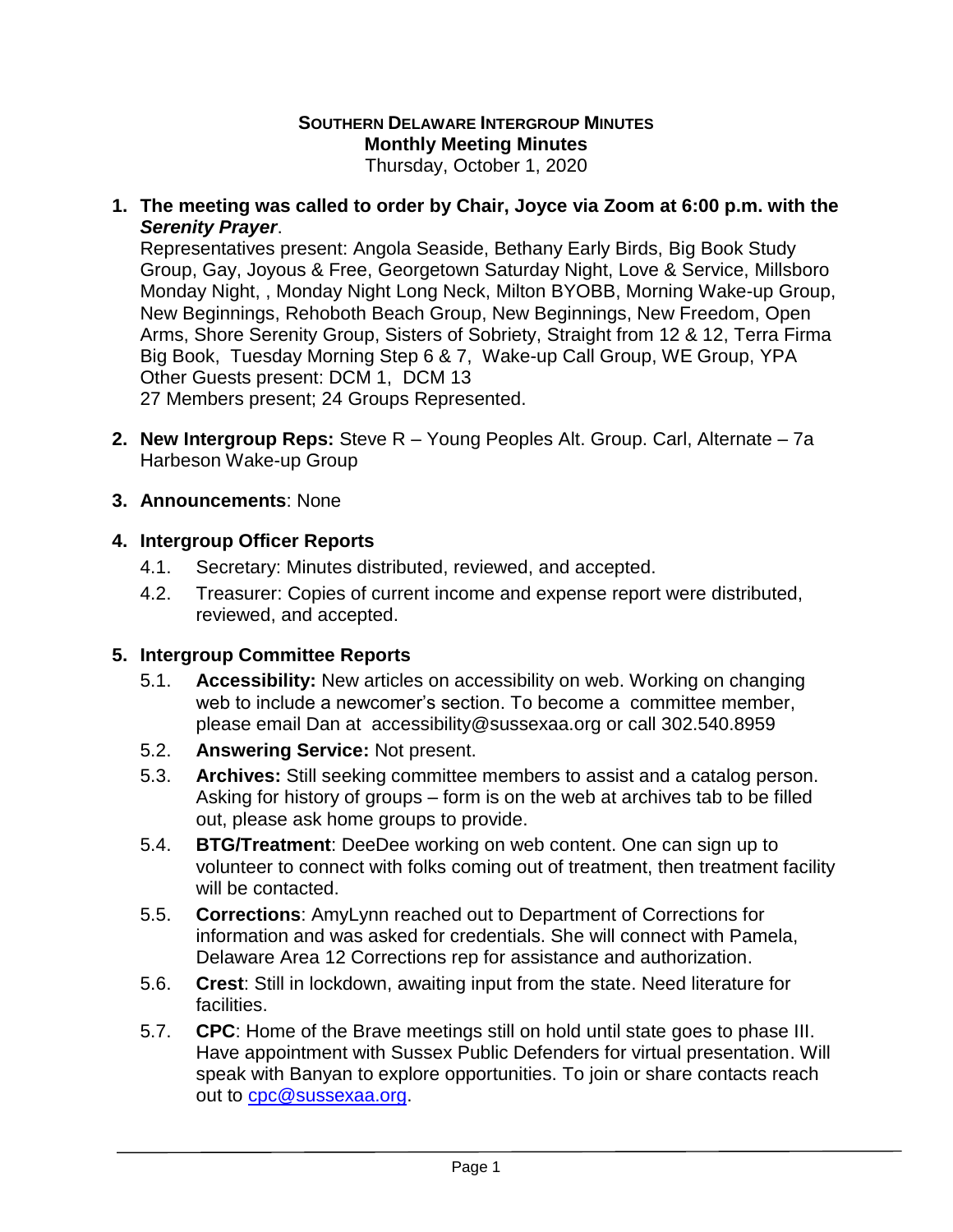- 5.8. **Liaison Area 12**: Danielle attended Area 12 meeting in September exploring how to make better conversations. Sharing event info, who needs help, any group issues, how to correspond with committees. Also, the 2021 convention is 11/5, 6 & 7 at the Sands in Rehoboth Beach. Danielle seeking input, and can contact Sally, Alternate delegate at P70alt.delegateAdelawareaa.org.
- 5.9. **Literature**: New web bookstore is live. Leslie has placed order and has inventory contact Leslie with all requests at [literature@sussexaa.org.](mailto:literature@sussexaa.org.) Pamphlets are also available online in members section and can be printed.
- 5.10. **PI**: Stacey stepped-up to chair.
- 5.11. **Special Events**: Gratitude breakfast ticket are still valid. Need a new date for Bash at the Beach – dates become available in January. John needs to step down after 3 years of service - seeking new chair
- 5.12. **Website/Where & When**: Website report attached.

# **6. District / Delegate Reports**

- 6.1. **District 1**: Zoom meetings 3rd Monday 6pm…listed on sussexaa.org for current info. Elections in November for new officers
- 6.2. **District 2**: Zoom meeting on 1st Wednesday of the month. Officer elections this October. Seeking officers. Register for assembly on sussexaa.org.
- 6.3. **District 3**: Not present
- 6.4. **District 13**: Web is up and running. Meeting 10/8 at 5:45pm.
- 6.5. **Delegate**: Not present.
- **7. Old Business**: None
- **8. New Business**: Intergroup elections for a new Secretary and Treasurer next month.
- **9. Close**: Meeting Adjourned at 6:47 p.m. with recital of *Responsibility Declaration*

Next Scheduled Meeting: **Thursday, November 5, 2020 at 6 p.m.**

Minutes respectfully submitted by Linda H. SDI Secretary

Southern Delaware Intergroup of Alcoholics Anonymous P. O. Box 1080, Millsboro, DE 19966 www.sussexaa.org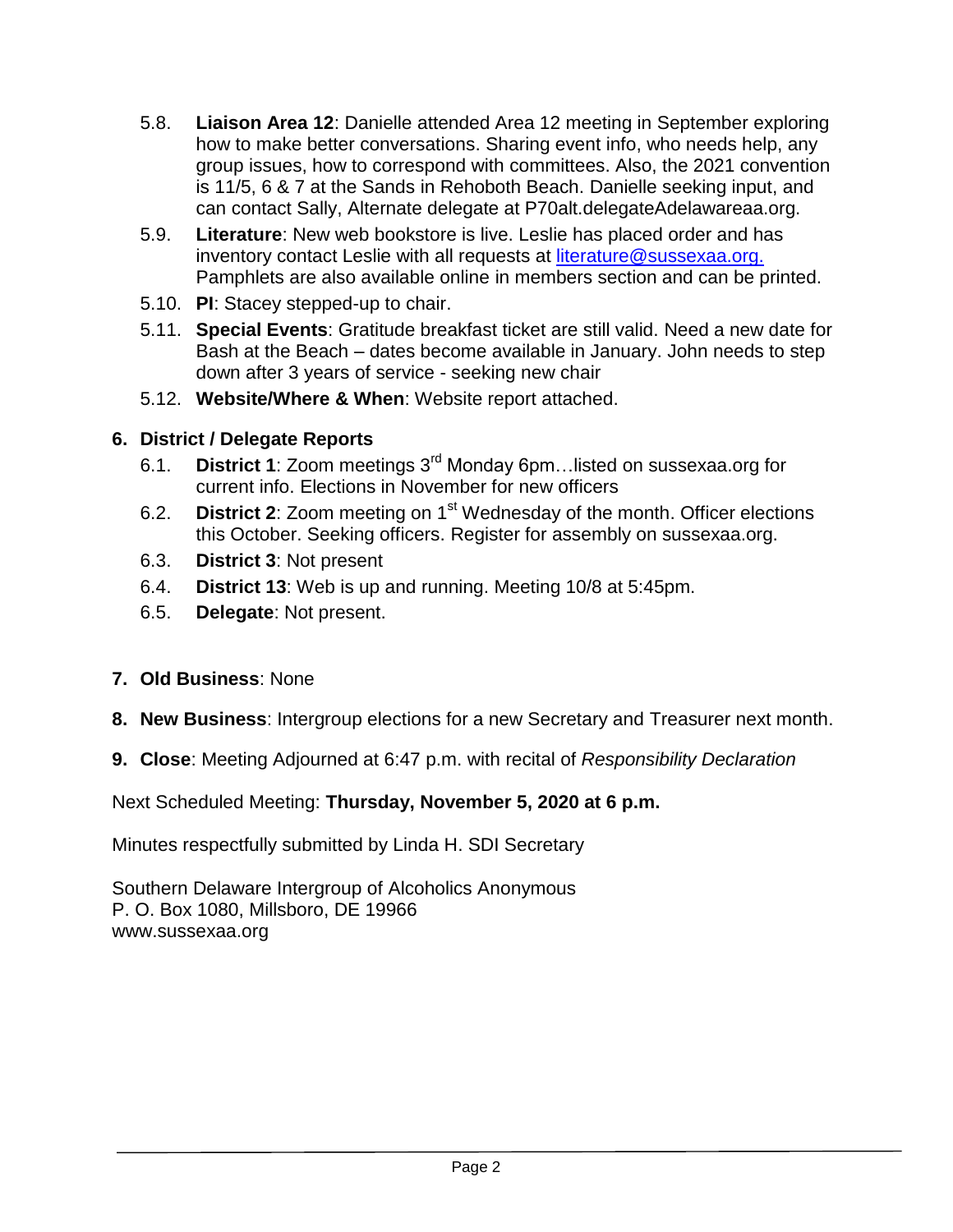#### **Southern Delaware Intergroup (SDI) of Alcoholics Anonymous Website/Tech/Where & When Committee Report (10-01-20)**

**1.** The website committee met via Zoom on Monday 9/28/20. Primary item of business was a discussion around gathering information to enable the committee to propose a process for ongoing maintenance of the website. Viv's work has been extensive and invaluable but going forward we may need a special worker to maintain the site. Viv was asked to provide the committee with a list of essential tasks and committee members agreed to reach out to other intergroups to gather information.

## **2. Statistics.**

| <b>Month (2020)</b> | <b>Unique</b><br><b>Visitors</b> | # of<br><b>Visits</b> | <b>Pages</b> | <b>Hits</b> |
|---------------------|----------------------------------|-----------------------|--------------|-------------|
| September           | 2,630                            | 7,174                 | 60,906       | 133,022     |
| August              | 2,955                            | 8,059                 | 68,167       | 178,887     |
| July                | 2,967                            | 7,875                 | 68,830       | 173,273     |
| June                | 2,761                            | 7,250                 | 70,647       | 153,149     |
| May                 | 2,730                            | 7,676                 | 59,291       | 155,391     |
| April               | 2,260                            | 7,337                 | 72,395       | 177,551     |
| March               | 2,586                            | 6,507                 | 72,669       | 149,034     |

3. **Meetings.** There are **137 meetings** in the database. There's a new online women's closed step (3, 7 & 11) meeting that will begin on October 7 at 8AM. The WE group (Saturday at 8) moved in-person to Long Neck Methodist Church and is also a hybrid Zoom meeting.

There are four (5) status categories of meetings.

- 1. **Online**. There are 47 **published online meetings**. These meetings are all marked with a **green online meeting** tag with clickable meeting links and phone numbers. These meetings can be easily found with a link provided on the meeting page, as well as in the menu bar.
- 2. **Hybrid**. There is 1 (one) hybrid Zoom meeting. The WE group (Saturday at 8) moved to Long Neck Methodist Church and is also meeting online at the same time.
- 3. **Outdoor**. There are **nine** (**9) published outdoor meetings**. These meetings all have the tag /outside after the name. These meetings can be easily found with a link provided on the meeting page, as well as in the menu bar. **Will need an update if any of these meetings will be going online, indoors or suspending after weather gets colder**.
- 4. **Suspended.** There are a total of **42 meetings that have been marked temporarily suspended**. These meetings all have SUSPENDED with the prefix in the name and are marked with a **red temporary closure** tag with the color is faded out.
- 5. **Indoor/Unknown.** The remaining 38 meetings may be meeting indoors. We were notified of 11 meetings that are requiring facemasks (nose and mouth), and are practicing social distancing.